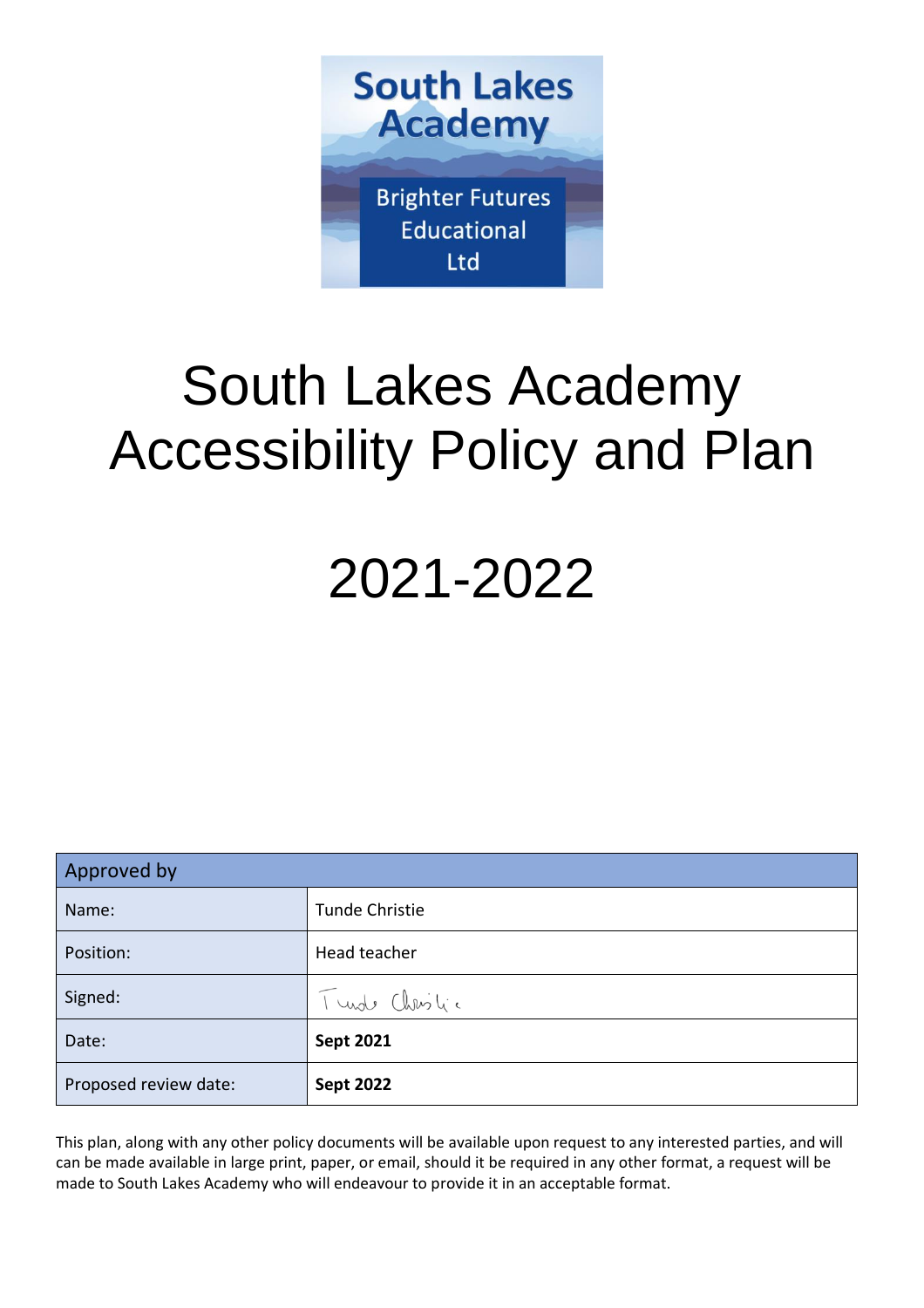### **Introduction**

South Lakes Academy is committed to providing a safe and supportive learning environment with opportunities for each student to develop the skills and knowledge to become a responsible and successful citizen.

South Lakes Academy occupies large offices on the ground and first floors of a shared office building in the centre of Kendal. Access to the building is via a stone cobbled alley way adjacent to a large car park, once in the building, access to South Lakes Academy is up one flight of stairs equipped with handrails for support. The classroom itself, is large and spacious, however, has a step running across the middle of the room. We have an office downstairs too, whilst this is not as spacious as the main teaching area, it means that we can use the downstairs area as and when a student with mobility issues requires it. However, the downstairs classroom is not currently wheelchair accessible. The downstairs classroom has access to a disabled toilet, suitable for all students to use, medical area, washing facilities and general social area for students.

South Lakes Academy provides education and support for young people with varying Special Educational Needs (SEN). We also provide a tutoring service for children, young people and adults in a variety of subjects for a variety of requirements.

### **Objective**

South Lakes Academy aims to provide a curriculum that is differentiated to meet the individual needs and abilities of our students. This plan aims to ensure that South Lakes Academy is providing a rich and inclusive environment that enables all students to participate fully in the school community by identifying current and future barriers and to find way, so far as reasonably possible, to prevent and eliminate these barriers.

## **Scope of the Policy**

The SEN and Disability Act 2001 extended the Disability Discrimination Act 1995 (DDA) to cover education. Since September 2002, the Governing Body has had three key duties towards disabled pupils, under part 4 of the DDA:

- a) Not to treat disabled pupils less favourably for a reason related to their disability;
- b) To make reasonable adjustments for disabled pupils, so that they are not at a substantial disadvantage;
- c) To plan to increase access to education for disabled pupils.

South Lakes Academy recognises the following responsibilities for underpinning these duties:

- To treat all students equally
- Not to discriminate against disabled students in their admission and exclusions, and provision of education
- To take reasonable steps to avoid disadvantaging disabled students
- To publish and review the Accessibility Plan using a self audit
- Promote positive attitudes and support equal opportunities for people with disabilities
- Encourage participation

South Lakes Academy adheres by the following principles which underpin all activities within the school:

- All South Lakes Academy staff will have regard to the Disability Rights Commission (DRC) Code of Practice (2002) when performing any duties
- All South Lakes Academy policies will comply with the requirements for the Equality Act (2010)
- All children, young people and adults using South Lakes Academy are individuals and as such are entitled to the best education they can receive regardless of ability or disability
- South Lakes Academy provides all students with a curriculum that is tailor made to meet their individual learning requirements and needs
- South Lakes Academy recognises and values parents' and carers knowledge of the young persons' disability and its effect on their ability to carry out activities
- South Lakes Academy recognises the right to confidentiality for all service users and their families/carers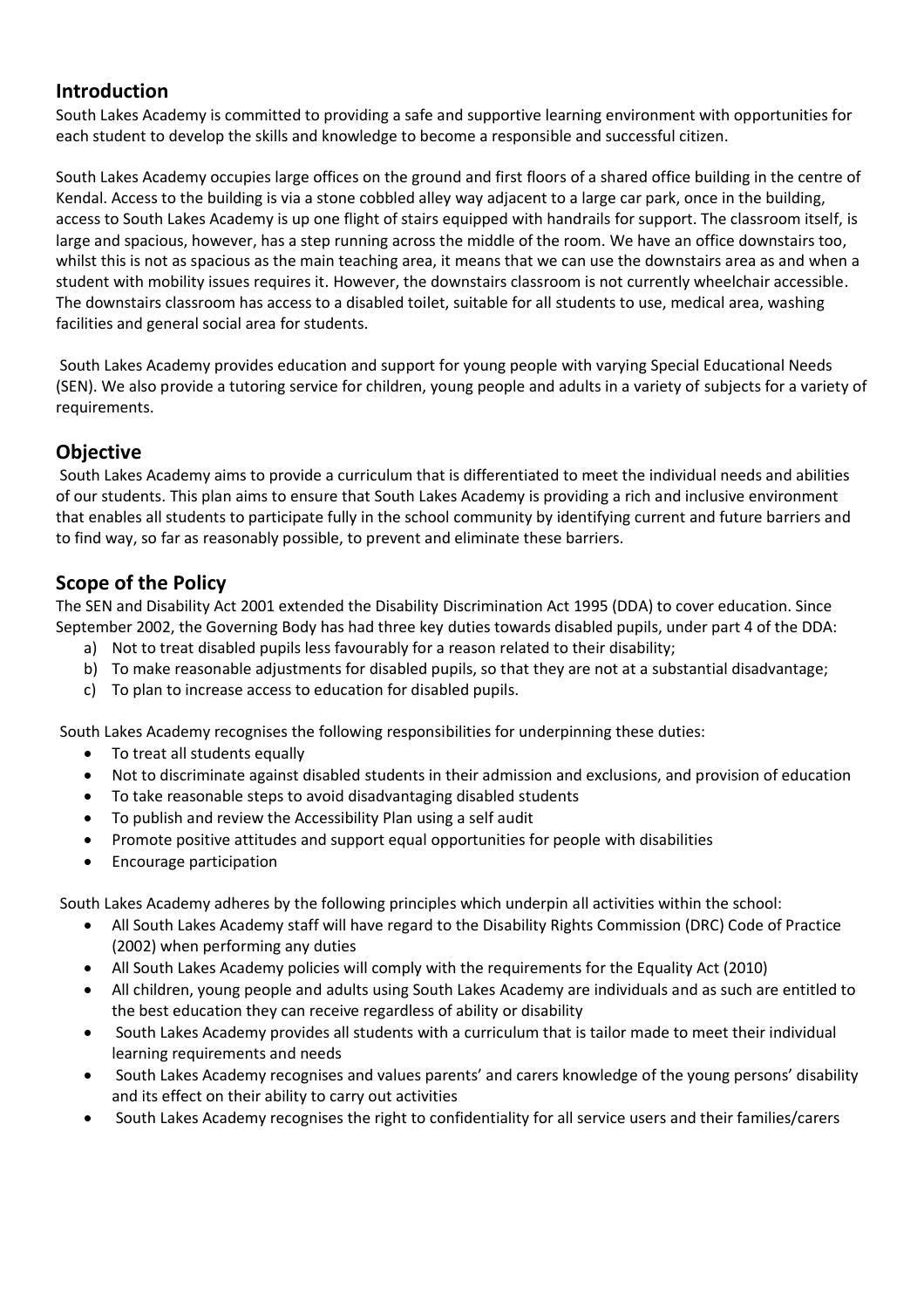This plan sets out the proposals of South Lakes Academy to increase access to education for disabled pupils in the three areas required by the planning duties in the DDA:

- 1. **Access to the curriculum** Increasing the extent to which disabled pupils can participate in the school curriculum;
- 2. **Access to the physical environment** Improving the environment of the school to increase the extent to which disabled pupils can take advantage of education and associated services;
- 3. **Access to information** Improving the delivery to disabled pupils of information, which is provided in writing for pupils who are not disabled.

It Is a requirement that the school's accessibility plan is resourced, implemented, reviewed and revised as necessary and reported on annually.

#### **1) Access to the Curriculum**

- South Lakes Academy assess the provision of curriculum to students on a regular basis, and uses this information to better tailor the curriculum to individual student requirements
- Barriers to participation in South Lakes Academy is a priority and adjustments will be made, where necessary, to the curriculum and teaching methods
- A challenging curriculum will be created with suitable targets are set and achievements can be assessed
- South Lakes Academy will identify staff development needs to improve their ability to meet the needs of students
- South Lakes Academy work closely with external agencies, such as, child services, other schools, and other health professionals, and will seek and follow advice from them

#### **2) Access to the Physical Environment**

As previously mentioned, South Lakes Academy is located within a shared office building and rents an office off the building owners. As such, much of the structural and access issues are beyond the control of South Lakes Academy. Despite this, in so far as reasonably possible the following points apply:

- South Lakes Academy will audit existing facilities and consider ways of making the physical environment more accessible to people with disabilities – this is routinely checked
- We have the downstairs office for additional classroom space and can now accommodate students with nobility issues.
- Consider how different impairments have specific requirements and can be best catered for within the school environment
- Examine ways of providing and utilising various teaching and learning resources so support and enhance learning
- South Lakes Academy work closely with external agencies, such as, child services, other schools, and other health professionals, and will seek and follow advice from them
- As South Lakes Academy shares the building with other agencies, other plans and procedures have been implemented to ensure that the occupiers of the other offices do not have any contact with the students. We have separate entrances for South Lakes academy and the other tenants. As the other tenants are located on the 2<sup>nd</sup> floor they have emergency access through a door which leads to South Lakes Academies part of the building. To ensure Child protection, we have installed alarms that sound if the joining door is opened. Upon hearing the alarm, a member of staff must go and challenge whoever has caused the alarm to ring. There is a similar alarm system for the downstairs rooms too this alerts staff in the main teaching room that someone has entered the building, again the staff member should always challenge any unexpected visitors. We have recently installed an intercom system for the downstairs door. Access is granted via a member of staff releasing the electronic lock using the switch in the office.

#### **3) Access to Information**

South Lakes Academy staff should have prior knowledge of any difficulties a person has regarding accessing information. This will quite often be divulged during the registration process of the young person or adult prior to them joining the academy. This will enable the management to ascertain how best to help the person in question and to ensure that necessary procedures are in place ready for the young person or adult starting at South Lakes Academy. If, at any time a person develops issues regarding accessing information, then again, South Lakes Academy management will liaise with parents, carers, and support staff to decide how best to support and help that person.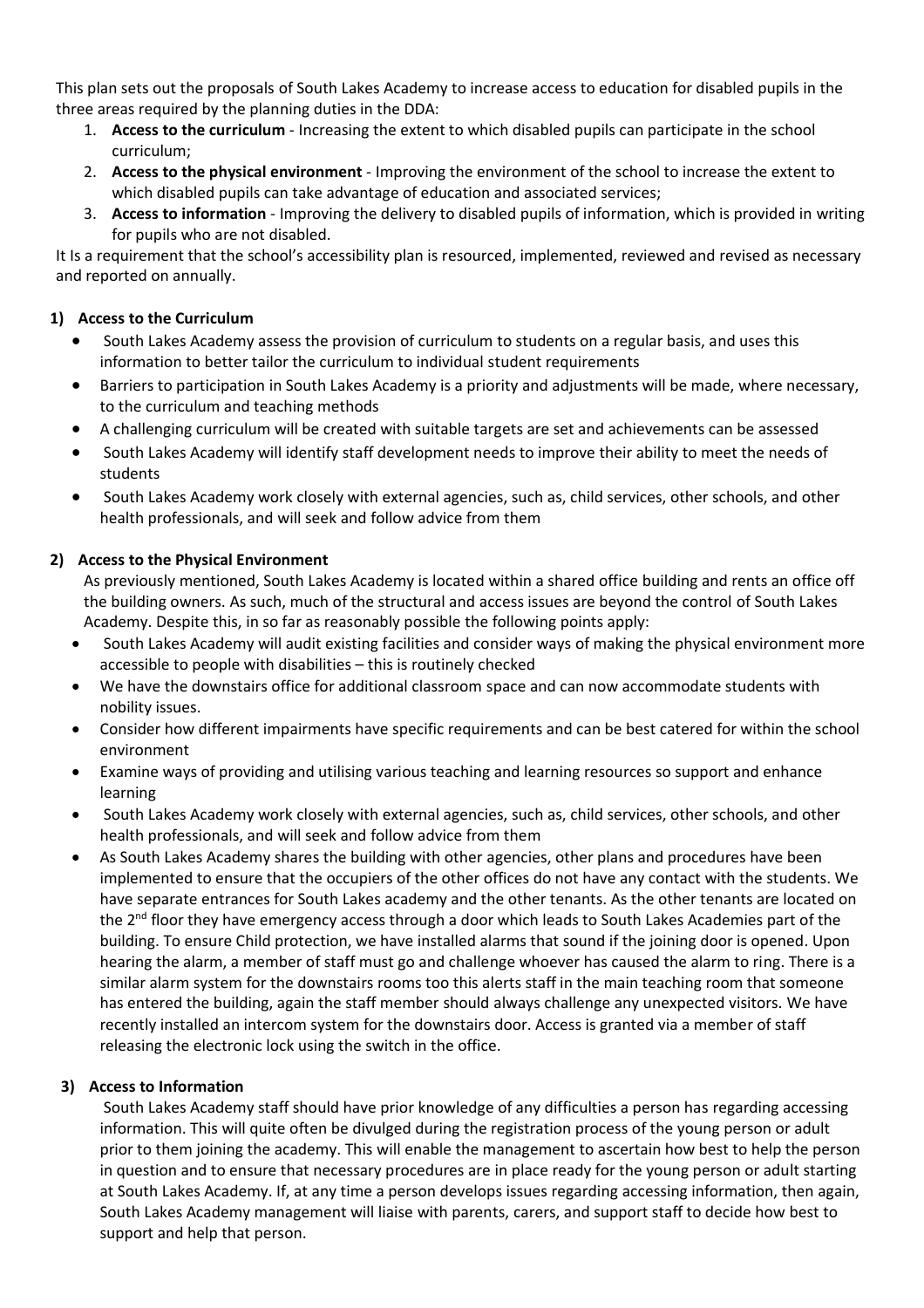## **Self-Audit – Accessibility**

| Section 1 - How does your school deliver the<br>curriculum? | Yes/No | <b>Details</b> |
|-------------------------------------------------------------|--------|----------------|
| Do you ensure that teachers and teaching                    |        |                |
| assistants have the necessary training to teach             |        |                |
| and support disabled pupils?                                |        |                |
| Are your classrooms optimally organised for                 |        |                |
| disabled pupils?                                            |        |                |
| Do lessons provide opportunities for all pupils to          |        |                |
| achieve?                                                    |        |                |
| Are lessons responsive to pupil diversity?                  |        |                |
| Do lessons involve work to be done by                       |        |                |
| individuals, pairs, groups and the whole class?             |        |                |
| Are all pupils encouraged to take part in music,            |        |                |
| drama and physical activities?                              |        |                |
| Do staff recognise and allow for the mental                 |        |                |
| effort expended by some disabled pupils, for                |        |                |
| example using lip reading?                                  |        |                |
| Do staff recognise and allow for the additional             |        |                |
| time required by some disabled pupils to use                |        |                |
| equipment in practical work?                                |        |                |
| Do staff provide alternative ways of giving                 |        |                |
| access to experience or understanding for                   |        |                |
| disabled pupils who cannot engage in particular             |        |                |
| activities, for example some forms of exercise in           |        |                |
| physical education?                                         |        |                |
| Do you provide access to computer technology                |        |                |
| appropriate for students with disabilities?                 |        |                |
| Are there high expectations of all pupils?                  |        |                |
| Do staff seek to remove all barriers to learning            |        |                |
| and participation?                                          |        |                |

Notes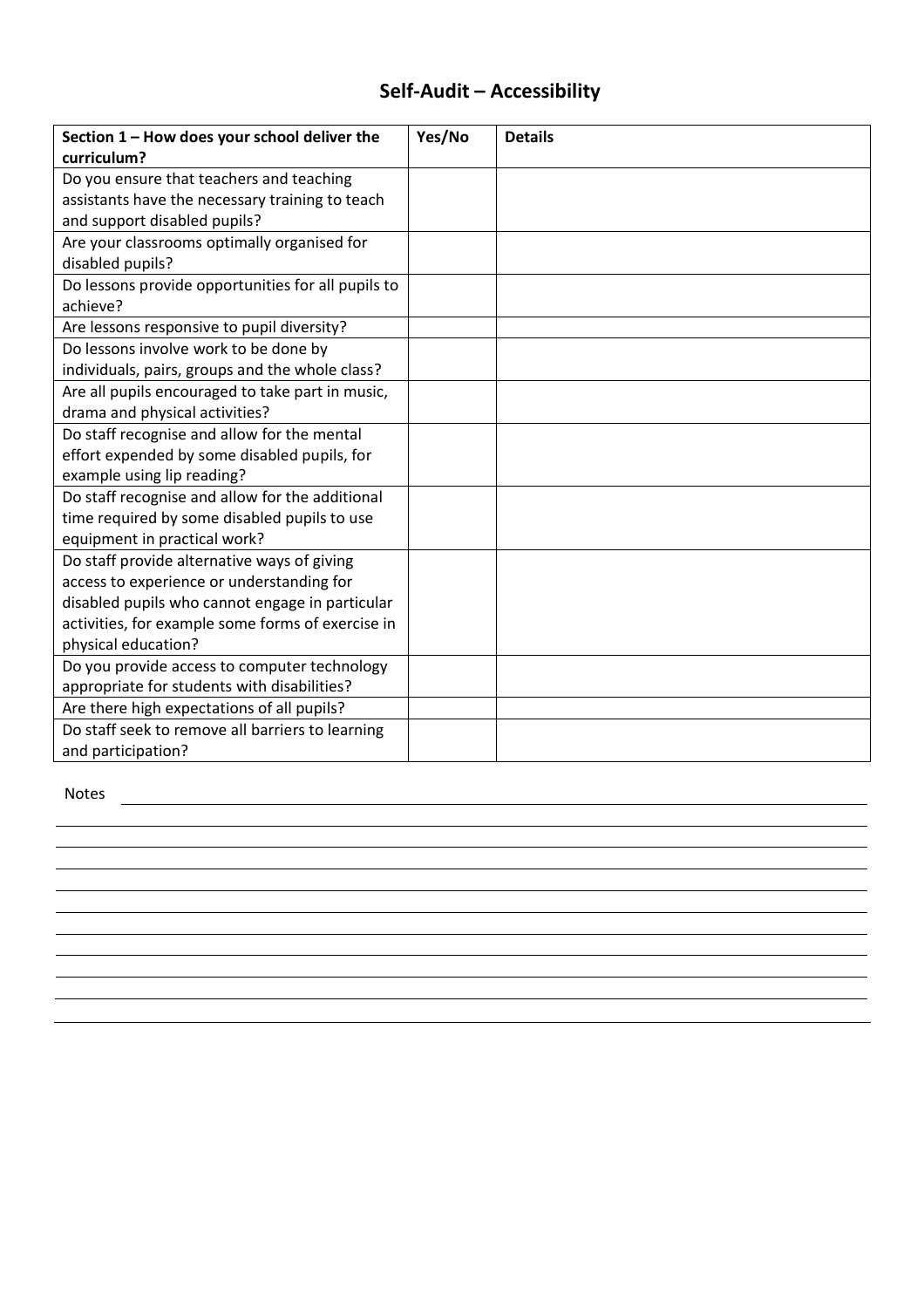| Section 2 - Is your school designed to meet the     | Yes/no | <b>Details</b> |
|-----------------------------------------------------|--------|----------------|
| needs of all pupils?                                |        |                |
| Does the size and layout of areas- including all    |        |                |
| academic, sporting, play, social facilities;        |        |                |
| classrooms, the assembly hall, canteen, library,    |        |                |
| gymnasium and outdoor sporting facilities,          |        |                |
| playgrounds and common rooms - allow access         |        |                |
| for all pupils?                                     |        |                |
| Can pupils who use wheelchairs move around          |        |                |
| the school without experiencing barriers to         |        |                |
| access such as those caused by doorways, steps      |        |                |
| and stairs, toilet facilities and showers?          |        |                |
| Are pathways of travel around the school site       |        |                |
| and parking arrangement sage, routes logical        |        |                |
| and well signed?                                    |        |                |
| Are emergency and evacuation systems set up         |        |                |
| to inform all pupils, including pupils with SEN     |        |                |
| and disability; including alarms with both visual   |        |                |
| and auditory components?                            |        |                |
| Are non-visual guides used, to assist people to     |        |                |
| use buildings including lifts with tactile buttons? |        |                |
| Could any of the décor or signage be considered     |        |                |
| to be confusing or disorientating for disabled      |        |                |
| pupils with visual impairment, autism or            |        |                |
| epilepsy?                                           |        |                |
| Are areas to which pupils should have access        |        |                |
| well lit?                                           |        |                |
| Are steps made to reduce background noise for       |        |                |
| hearing impaired pupils such as considering a       |        |                |
| room's acoustics, noisy equipment?                  |        |                |
| Is furniture and equipment selected, adjusted       |        |                |
| and located appropriately?                          |        |                |

Notes